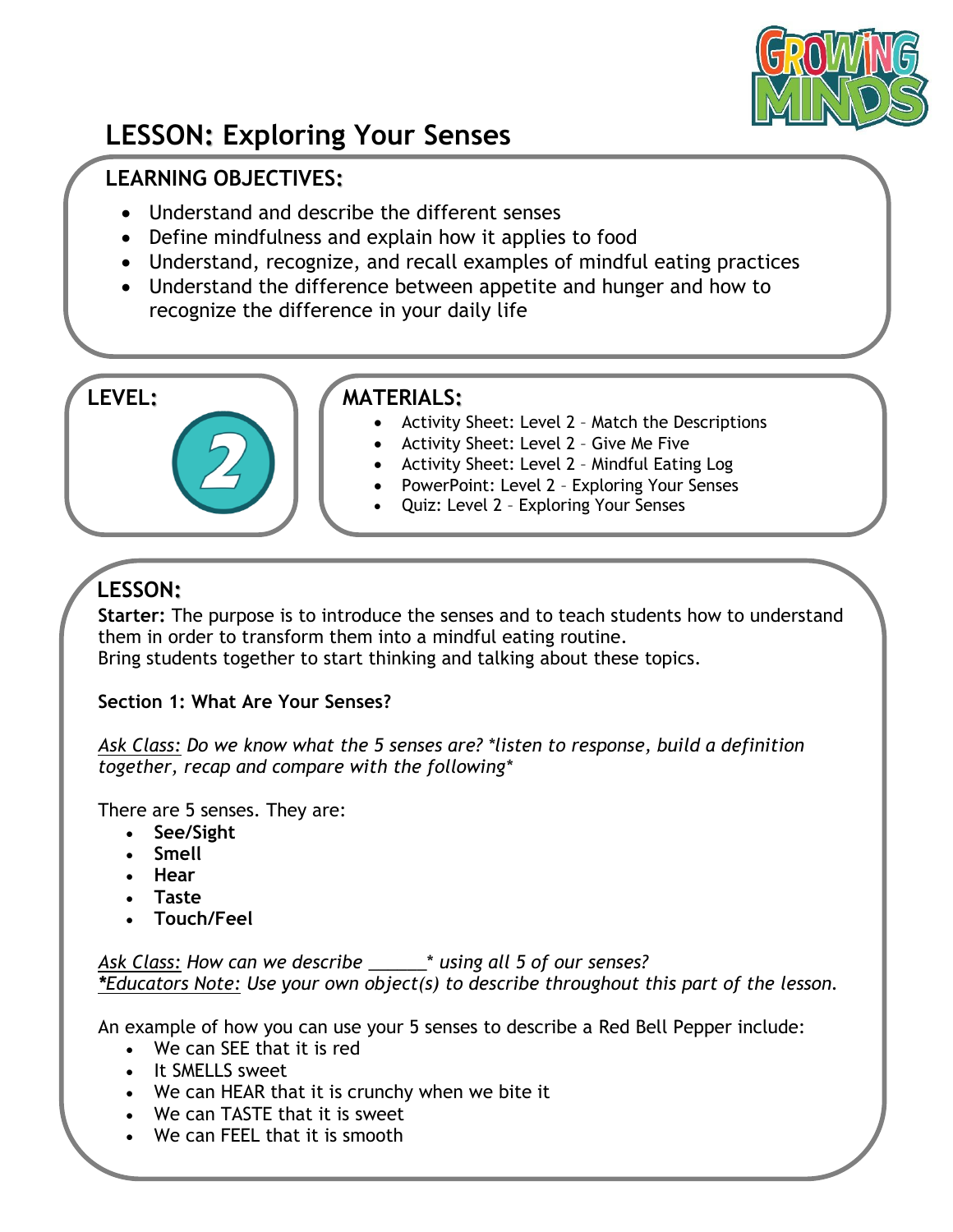

### **Section 2: Where and When Do We Use Our Senses?**

Senses are important to understand everything around us!

*For Example: You can probably find your way to a bakery using your sense of SMELL.*

Your senses are VERY important for FOOD and are important for when we eat. We call using our senses for food being MINDFUL.

#### **Section 3: What Does It Mean to Be Mindful or A Mindful Eater?**

*Ask Class: What do you think the word mindful means? When you hear the word mindful, what do you think of? \*listen to response, build a definition together, recap and compare with the following\**

Mindfulness is when you *focus in on yourself and pay attention to your senses and what is around you.* This means paying attention to what you are eating, when and where you are eating, and what your senses tell you when you are eating.

When you focus in on what you are eating and how you are feeling, you can know how your body feels. Using our SENSES, we can be MINDFUL about if our body is hungry.

*Ask Class: How can we tell if we are hungry? \*listen to response, create a list of responses, recap and compare with the following\**

Sometimes if we are hungry, we can HEAR a grumbling stomach or FEEL stomach pain. Other signs of hunger are tiredness and even feeling cranky! This means our body needs to eat.

When we can sense that we are hungry, we can be mindful and listen to our bodies by eating!

However, sometimes people confuse HUNGER with something we call APPETITE.

*Ask Class: Does anyone know what appetite is? \*listen to response, build a definition together, recap and compare with the following\**

**Appetite** is our want for food. Appetite can be triggered by our senses and the environment around us. Sometimes we are truly hungry, and other times we just desire the taste of a food. It is important to ask ourselves if we are truly hungry, or if we just want the taste of pizza or the texture of ice cream?